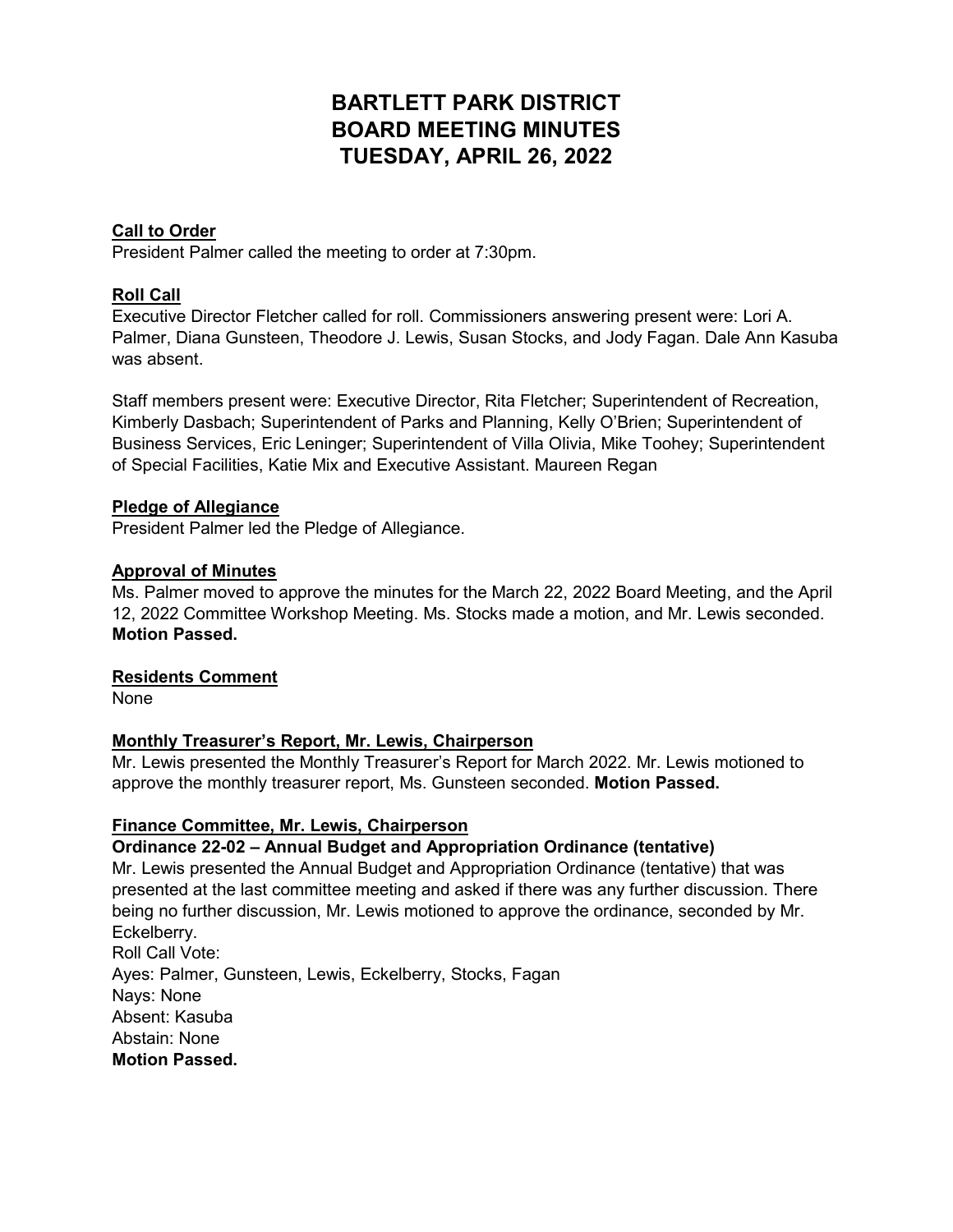# **Resolution 22-01 – Appropriated Transfer of Funds**

Mr. Lewis reminded the Board of the Appropriated Transfer of Funds resolution. There being no discussion, Mr. Lewis motioned to approve Resolution 22-01, seconded by Mr. Eckelberry. Roll Call Vote: Ayes: Palmer, Gunsteen, Lewis, Eckelberry, Stocks, Fagan Nays: None Absent: Kasuba Abstain: None **Motion Passed.** 

## **Planning Committee, Ms. Palmer, Chairperson**

## **Resolution 22-03 – Approving Dedication Agreement with Bartlett 59 LLC of Conveyance of Park Land in Grassland PUD**

Ms. Gunsteen shared the Resolution 22-03, Approving Dedication Agreement with Bartlett 59 LLC of Conveyance of Park Land in Grassland PUD and asked Ms. Fletcher to discuss it further. Ms. Fletcher explained the developers have a new builder and has submitted final plans to the Village of Bartlett. In order to have those plans approved, the park district needs to accept the land donation offered in this agreement. The plans for this property were initially presented at the beginning of 2021 and have been reviewed in previous board meetings. Ms. Gunsteen asked why there is a phase two environmental done on the property and Ms. Fletcher responded that it was standard to do two. Ms. Gunsteen also asked if there was a timeline or expectation of when we will develop the park property. Ms. Fletcher responded that the developers still need to close on the property and that very earliest the development would begin would be 2023. Ms. Palmer asked if this was a land and cash donation and Ms. Fletcher responded that this agreement was land only because of the large amount of land that is being donated. Mr. Eckelberry motioned to approve Resolution22-03, seconded by Ms. Gunsteen. Roll Call Vote:

Ayes: Palmer, Gunsteen, Lewis, Eckelberry, Stocks, Fagan Nays: None Absent: Kasuba Abstain: None **Motion Passed.** 

## **Building and Grounds Committee, Ms. Stocks, Chairperson Koehler Field B Renovation**

Ms. Stocks stated the Building & Grounds Committee recommends the approval of hiring Sportfields Inc. for the amount of \$20,700 to renovate the softball infield and install new drainage at Koehler field B. Ms. Fagan asked if in the future the district wanted to make field B an artificial field, would this work still need to be done? Ms. O'Brien responded that yes, the current drainage system is not working at all and the new system will be a big improvement. Ms. Fagan asked about the timeline for completing the renovation. Ms. O'Brien stated that we expect the work to be done this season but it depends on the company's availability and the jobs they have ahead of ours. Ms. Stocks motioned to approve of hiring Sportsfields Inc. for \$20,700, seconded by Mr. Eckelberry. **Motion passed.**

## **Recreation Committee, Ms. Fagan, Chairperson**

Ms. Fagan reminded the Board about the Bartlett Police department request for use of park district property for National Night Out events. The request includes use of Jim Jensen Pavilion and Apple Orchard Community Park, Bartlett Aquatic Center, and Bartlett Park on July 29<sup>th</sup> and August  $3<sup>rd</sup>$ . Mr. Eckelberry motioned to approve the request, seconded by Ms. Gunsteen. **Motion passed.**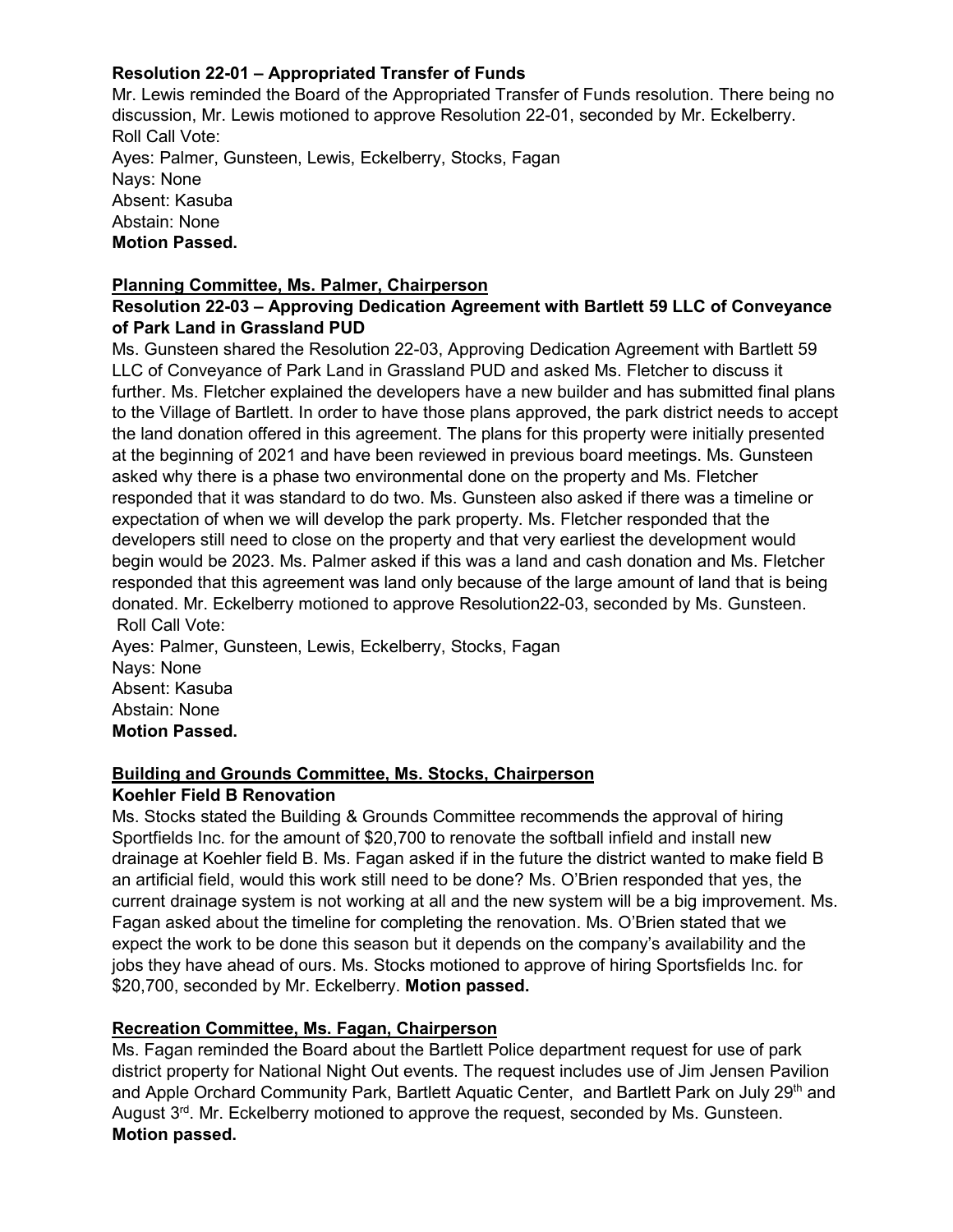# **Special Facilities Committee, Ms. Kasuba, Chairperson**

# **Ordinance 22-03 – Oktoberfest Event**

Ms. Palmer reported that this year the Bartlett Chamber of Commerce, Bartlett Rotary and the Bartlett Lions Club have partnered together to plan this event that will be a two day event that will take place on Friday September 30<sup>th</sup> to Saturday October 1<sup>st</sup>. Mr. Eckelberry motioned to approve the request, seconded by Ms. Gunsteen. Roll Call Vote:

Ayes: Palmer, Gunsteen, Lewis, Eckelberry, Stocks, Fagan Nays: None Absent: Kasuba Abstain: None **Motion Passed.** 

## **Ordinance 22-04 – Summer Fest – Ignite the Courage**

Ms. Palmer continued with another request from Ignite the Courage to use Apple Orchard Community Park for the annual Summer Fest event on August  $12<sup>th</sup>$  and August  $13<sup>th</sup>$ . Ms. Gunsteen asked why these events require an ordinance to be passed by the board. Ms. Fletcher responded that the reason is because these events are requesting to serve alcohol on park district property and that requires an ordinance to be approved by the Board. Mr. Eckelberry motioned to approve the request, seconded by Mr. Lewis. Roll Call Vote: Ayes: Palmer, Gunsteen, Lewis, Eckelberry, Stocks, Fagan Nays: None Absent: Kasuba Abstain: None **Motion Passed.** 

# **Ordinance 22-05 – North Ave Car Show – Ignite the Courage**

Ms. Palmer presented a final request from the Ignite the Courage group for the North Ave Car show at Bartlett Park on September  $18<sup>th</sup>$ . Ms. Gunsteen motioned to approve the request, seconded by Mr. Lewis. Roll Call Vote: Ayes: Palmer, Gunsteen, Lewis, Eckelberry, Stocks, Fagan Nays: None Absent: Kasuba Abstain: None **Motion Passed.** 

# **Villa Olivia Committee, Mr. Eckelberry, Chairperson No Report**

# **Personnel Committee, Mr. Eckelberry, Chairperson**

## **Board Policy Manual**

Mr. Eckelberry reminded the Board of the board policies that staff has been working on and the Board has been approving since the fall of 2021. The full Board Policy manual is completely reviewed and the Personnel Committee is recommending approval. Mr. Eckelberry motioned to approve, seconded by Ms. Gunsteen. **Motion Passed.**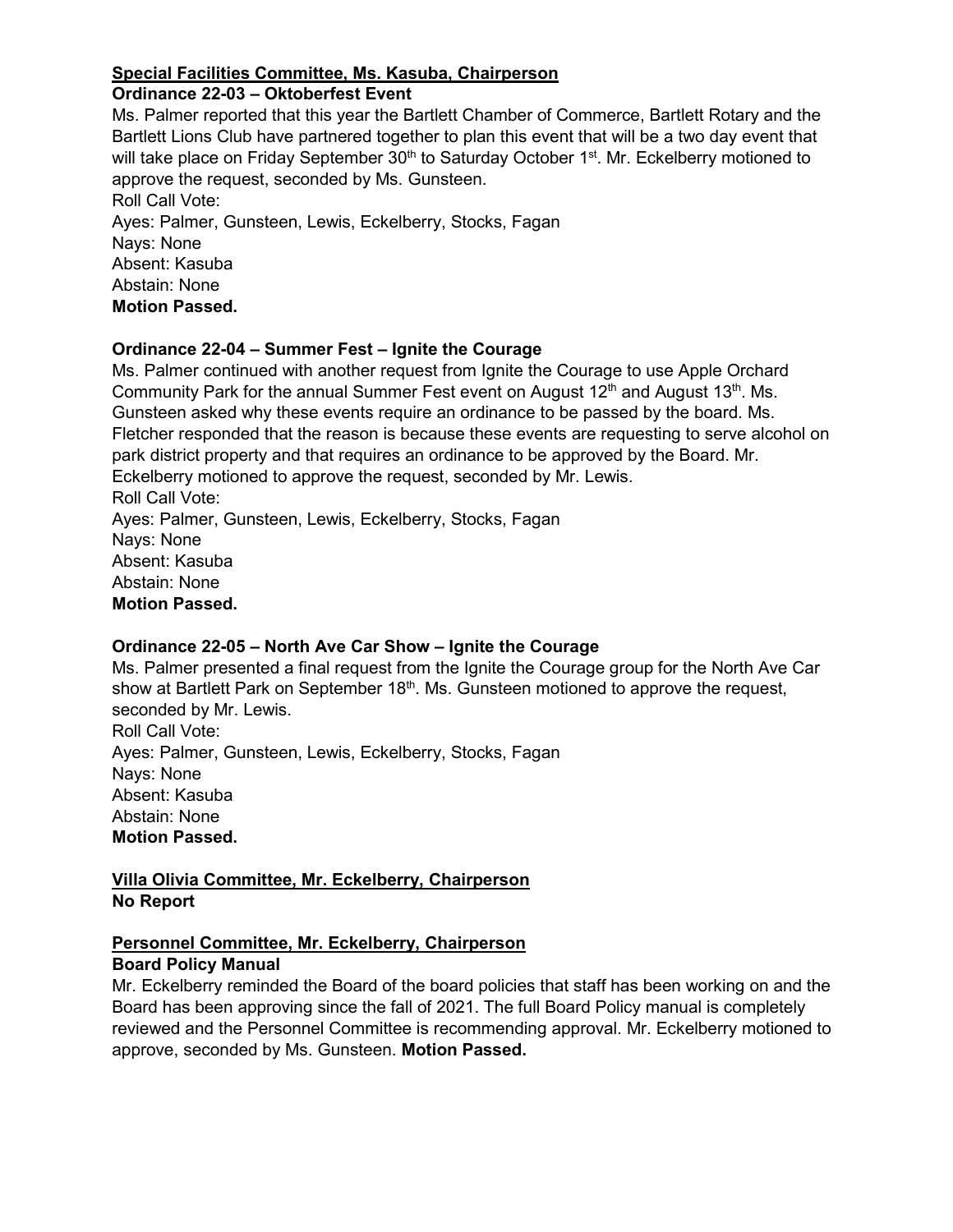# **Community Relations and Legislative Issues Committee, Ms. Palmer, Chairperson**

# **Ordinance 22-01 – Regulating the Use of Parks and Property Owned or Controlled by the Bartlett Park District**

Ms. Palmer recommended approval of the regulatory ordinance. Mr. Eckelberry motioned to approve the ordinance, seconded by Ms. Gunsteen. Roll Call Vote: Ayes: Palmer, Gunsteen, Lewis, Eckelberry, Stocks, Fagan Nays: None Absent: Kasuba Abstain: None **Motion Passed.** 

# **Ordinance 22-06 – 4th of July Event**

Ms. Palmer reviewed the annual  $4<sup>th</sup>$  of July Event request that the Board passes every year. There was no further discussion. Ms. Gunsteen motioned to approve, seconded by Mr. Eckelberry. Roll Call Vote: Ayes: Palmer, Gunsteen, Lewis, Eckelberry, Stocks, Fagan Nays: None Absent: Kasuba Abstain: None **Motion Passed.** 

# **Executive Director's Report, Ms. Fletcher**

# **Bill List**

Ms. Fletcher recommended approval of the April Bill List. Mr. Eckelberry moved to approve the Bill List as presented, and Mr. Lewis seconded. **Motion Passed.**

## **Bartlett Parks Foundation**

Ms. Fletcher shared that the Bartlett Parks Foundation has decided to give the Bartlett Park District \$65,000 towards building two outdoor Pickleball courts. The district is very grateful for the Foundation's support to build the first two Pickleball courts in Bartlett. Ms. Stocks asked where the courts will be built and Ms. Fletcher responded that the plan is for them to be built next to the existing tennis courts in Apple Orchard West. Many board members agreed this was a great project and something the community has been requesting. Ms. Palmer asked Ms. Fletcher to thank the Foundation for their contribution to make this project.

# **Superintendent of Recreation Report, Ms. Dasbach**

# **Strategic Planning Report – Marketing Goal**

Ms. Dasbach stated two strategic plan reports were being presented tonight that staff has been working on this year. The first was the marketing plan and Stephanie FitzSimons, marketing manager, was introduced to present. Ms. FitzSimons explained that the marketing goal is to determine the best options to expand the District's marketing to creatively and better target various age groups. The committee identified different marketing strategies including social media, print, website, large format, and digital as well as what similar size districts were using for marketing. The committee then made recommendations for marketing and what they would like to accomplish in the next two years. Some of these recommendations included additional staff hours for social media and hiring a part-time photographer/videographer, improving internal communication and marketing plans, and look into purchasing a large format printer to print things like A-frame signs in house. Ms. Gunsteen asked if we have reached out to South Elgin High School and Ms. FitzSimons confirmed that students have done videos for LifeCenter previously and they have a lot of equipment available, but it depends on students willing to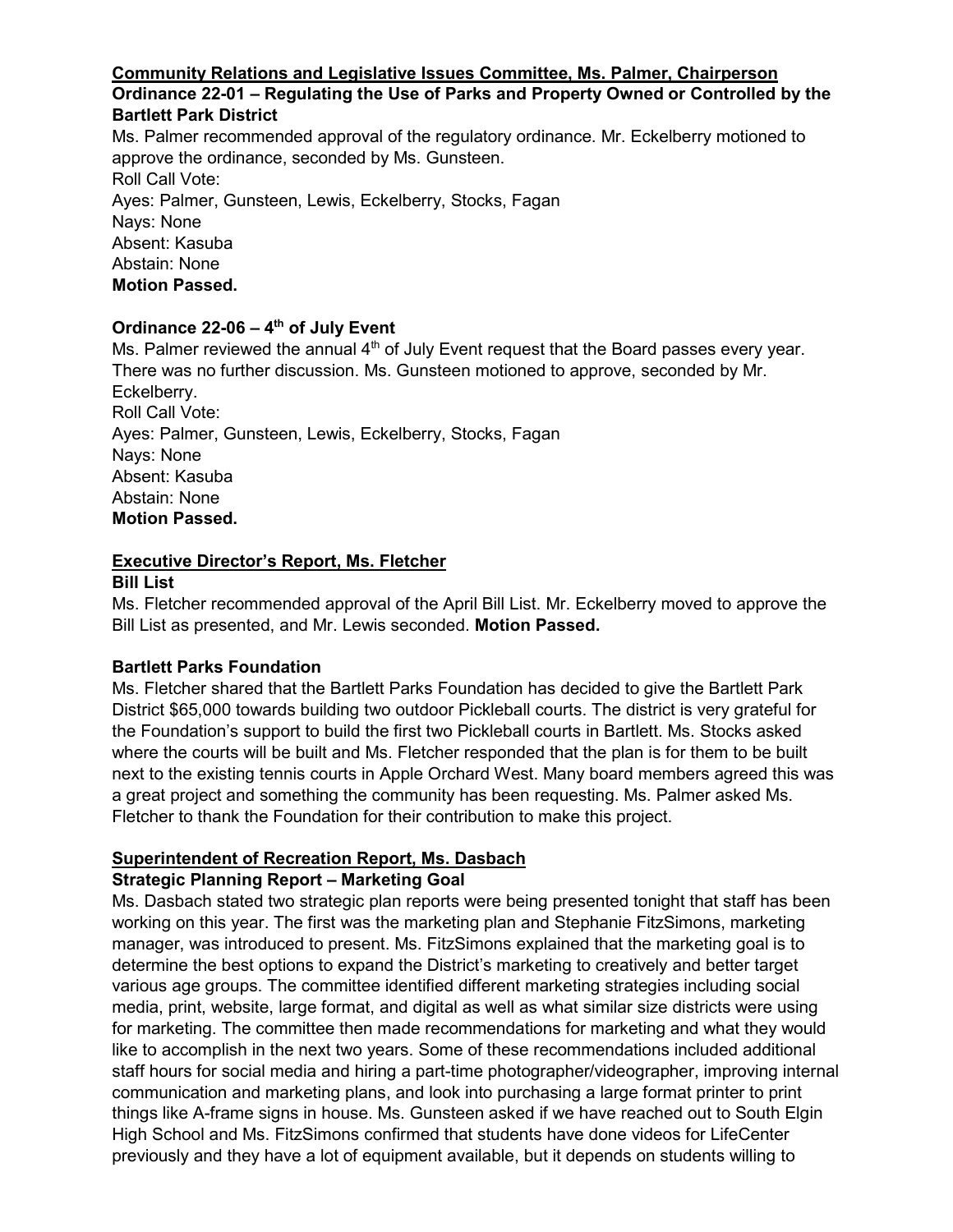volunteer their time. Ms. Palmer asked if we have investigated whether residents still want to receive the paper brochure or if we should move to an online only brochure. Ms. Fletcher responded that discussions with residents have found that many people still want the brochure that is mailed to their house and although they typically register online they want the hard copy to look through. Mr. Eckelberry commented that the large format printer may be an expense, but the time and effort staff would save being able to print things last minute and in house may be worth it. Ms. Fletcher added that these are the discussions we like to start from the strategic plans.

# **Strategic Planning Report – Program & Service Goal**

Ms. Dasbach detailed the strategic goal is to identify successful programs and service operations from 2020 and build on those for the future. Successful program areas were identified as foreign language classes, outdoor fitness classes, E-Sports, Diving Clinics, Swim Team Clinics, and Snowshoeing packages at the Nature Center. The plan also reported successful service operations areas which included online registration and payments, social media contests, online reservations and many others. The committee then made recommendations for program areas as well as service operations improvements and then asked for Board member input on any areas they would like to see focused on. Ms. Palmer stated she would like to see a notification system when classes are canceled, such as texts messages when fitness classes are canceled. Ms. Fletcher added that was something the district was already looking into and will continue to. Ms. Palmer wanted to thank both committees for their reports.

# **Superintendent of Parks and Planning Report, Ms. O'Brien**

# **Strategic Planning – Facility Improvements Report**

Ms. O'Brien presented the strategic planning report on Facility Improvements. The strategic goal is to create a district-wide list of facility improvements, renovations and upgrades needed and develop a master plan for future implementations. Ms. O'Brien reviewed the report that detailed all district facilities and specific improvements needed as well as a timeline of when addressing or replacing is suggested. Improvements included replacing large equipment such as rooftop units, pool pumps, HVAC systems, roofs, and parking lots. Ms. Fletcher added that the community center is now 20 years old and it is time to start looking at larger equipment that will need to be replaced. Ms. Fletcher also noted that some codes and guidelines have changed and the district will need to consider engineering consultation for many of these improvements and budget for that. Ms. O'Brien added that FQC completed a very extensive facility assessment for the whole district that will be used for future planning.

## **Superintendent of Business Services, Mr. Leninger**

# **IMRF 2022 Calendar Year Preliminary Employer Rate**

Mr. Leninger reported to the board that the rate for IMRF employer contribution was expected to go down from 8.57% to 7.6% which the district was pleased about.

## **Superintendent of Villa Olivia, Mr. Toohey**

## **Mother's Day Brunch**

Mr. Toohey informed the Board that Villa Olivia currently has 326 reservations for Mother's Day Brunch and are pleased with those numbers. Ms. Gunsteen asked at what point they would max out reservations. Mr. Toohey responded that 350 would be the most reservations they could take but if they are able to get more staff for the brunch they could take up to 400 reservations. Ms. Gunsteen also added that she heard from friends that the Easter brunch was great.